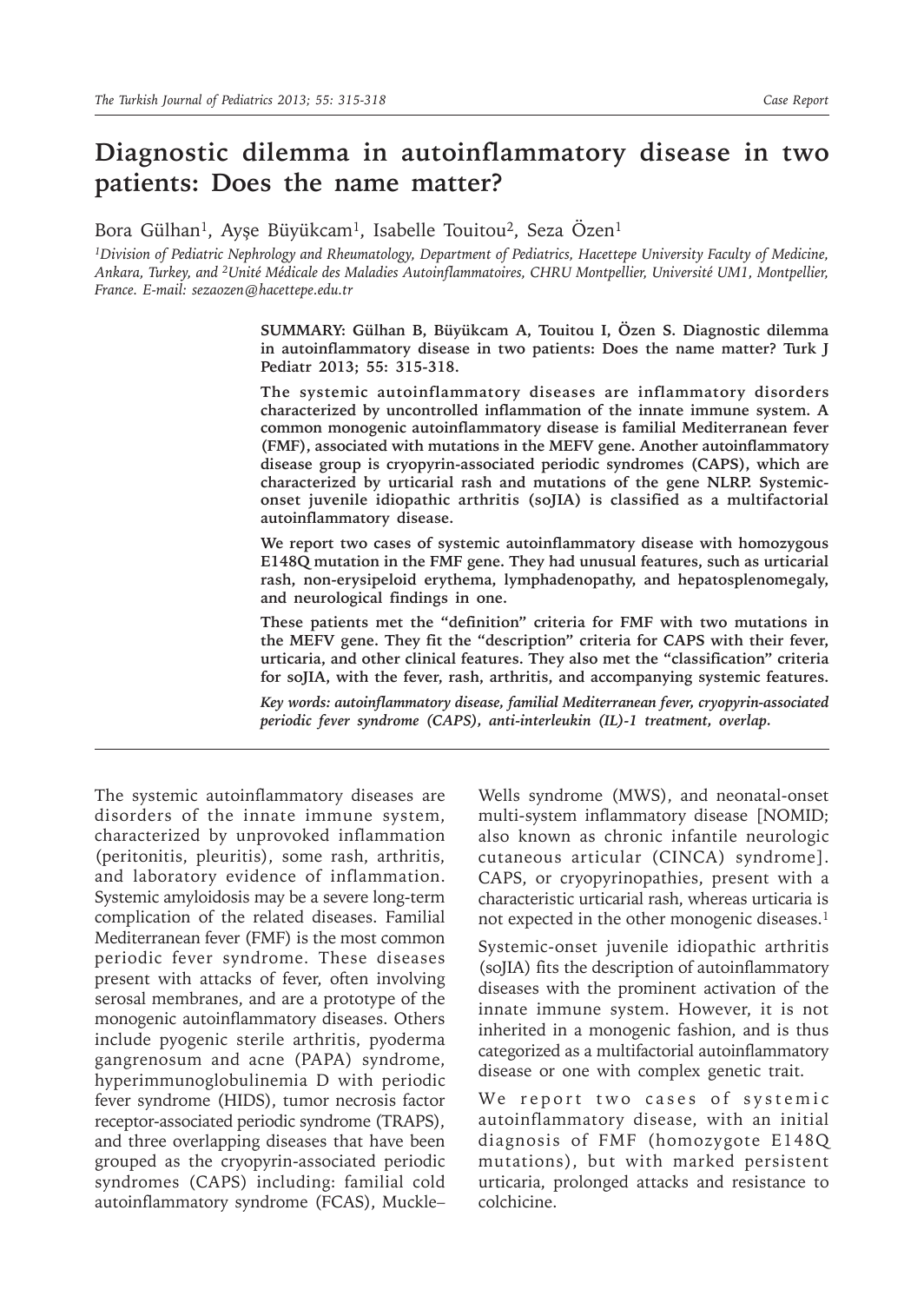## **Case Reports**

### **Case 1**

A 5.5-year-old boy was admitted to the hospital with daily fever, arthralgia, urticarial rash, and lymphadenopathies. His medical history was unremarkable. The examination revealed lymphadenopathies, urticarial rash, tenderness and limitation of motion on knee and ankle joints, mild hepatomegaly, and splenomegaly. His fever pattern was prolonged, raising the possibility of soJIA. Further examination for CAPS revealed apparently normal hearing and sight.

MEFV mutation screening showed him to be homozygous for the E148Q mutation. Genetic analysis of the CAPS, TRAPS and MVK (mevalonate kinase) genes did not reveal any of the known mutations. Since he did not respond to colchicines, he was started on steroids. His symptoms subsided and acute phase reactants decreased. However, his urticaria returned promptly after the cessation of steroids. He had similar prolonged episodes during the fouryear follow-up. He was subsequently started on interleukin-1 (IL-1) receptor antagonist, anakinra, and at his last visit, he was well, with normal acute phase reactants.

### **Case 2**

A 29-month-old girl presented to the department of pediatric rheumatology unit for daily fever, urticarial rash, lymphadenopathies, and a possible diagnosis of FMF resistant to colchicine treatment. She had been treated for autoimmune hemolytic anemia when she was four months old. At the age of 16 months, she was diagnosed as FMF due to arthritis, arthralgia, periodic fever, and abdominal pain. The mutations in the MEFV gene were E148Q/ E148Q. She did not respond to colchicine treatment. Her weight and length percentiles were less than 3p. The physical examination revealed minimal hepatomegaly, minimal splenomegaly, lymphadenopathies, urticarial rash, and swelling of the right hand. She had mild mental retardation. No pyogenic abscesses were described. As she had urticarial rash, the gene NLRP3 was sequenced, but no mutation was identified in exon 3, where over 90% of the CAPS mutations lie. We also unsuccessfully analyzed the mutational hot spots of TNFRSF1A (exons 2, 3 and 4) for TRAPS, MVK (exons 2, 9 and 11) and the total coding sequence of IL1RN for DIRA (deficiency of IL-1 receptor antagonist). She had persistent fever and high acute phase reactants; thus, anakinra was started. She immediately responded to this treatment. At her last visit, she had grown, and had normal C-reactive protein (CRP) levels.

Comparison of the clinical characteristics of the two patients are shown in Table Ι.

### **Discussion**

The systemic autoinflammatory diseases are a group of rare disorders characterized by inflammatory episodes without high-titer autoantibodies. $1$  FMF is the most common periodic fever syndrome and affects more than 100,000 people worldwide.<sup>2</sup> It is most prevalent in ethnic groups of the eastern Mediterranean including Jews, Turks, Armenians, North Africans, Greeks, and Italians (south), but

|                       | Case 1      | Case 2      |
|-----------------------|-------------|-------------|
| FMF mutation          | E148Q/E148Q | E148Q/E148Q |
| Acute phase reactants |             |             |
| Fever, arthralgia     | $^{+}$      | $+$         |
| Urticarial rash       | $^{+}$      | $^{+}$      |
| Lymphadenopathies     | $^{+}$      | $^{+}$      |
| Hepatomegaly          | $^{+}$      | minimal     |
| Splenomegaly          | $^{+}$      | minimal     |
| Consanguinity         | $^{+}$      |             |
| Hemoglobin            |             |             |

**Table Ι.** Clinical Characteristics of the Two Patients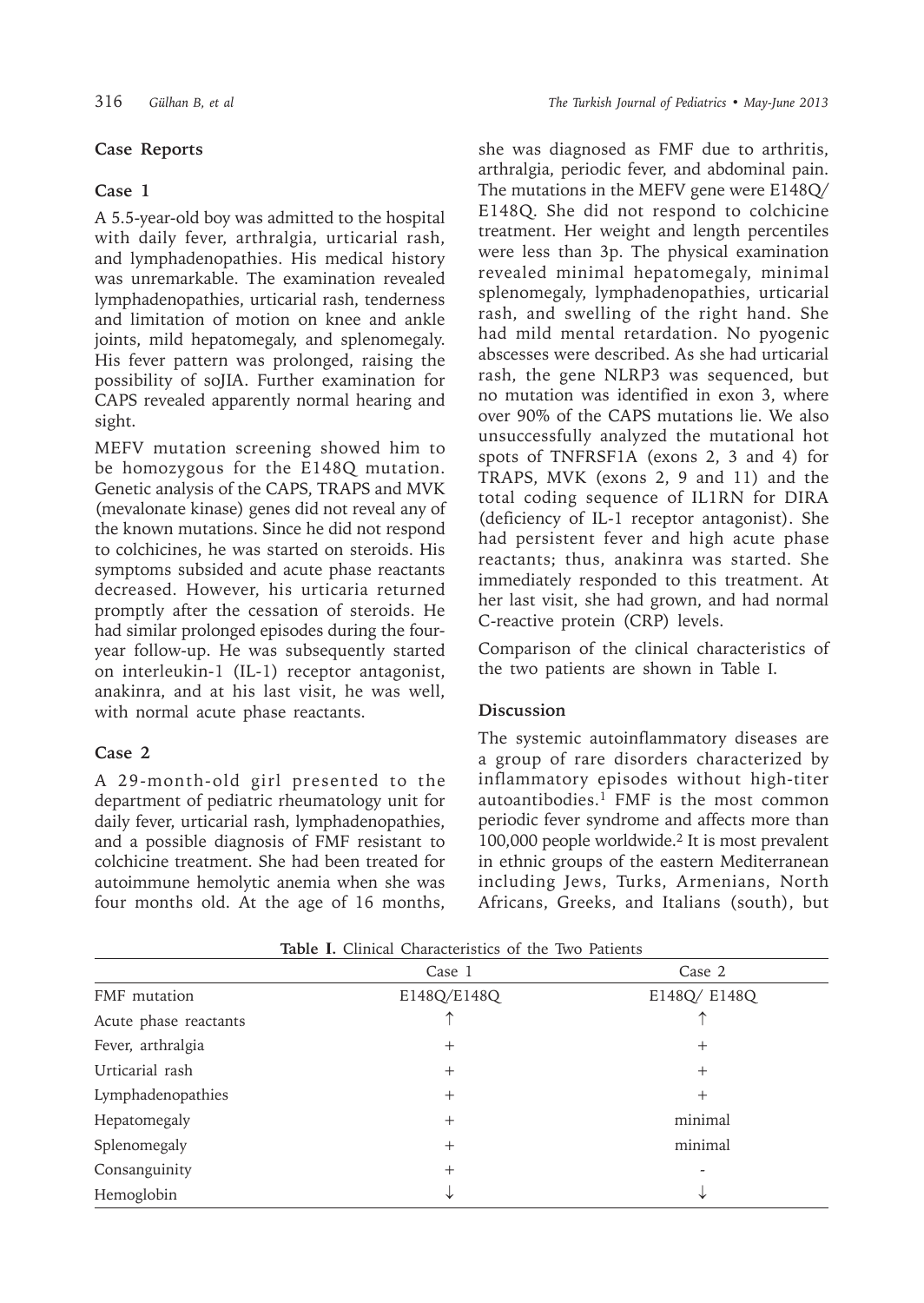has been described in other ethnic groups, including Japanese and Ashkenazi Jews. The disease most commonly presents with 1-3-day episodes of fever, serositis, and arthralgia or arthritis. Erysipeloid erythema, particularly on the extensor surfaces of the lower extremities, may also be present; however, urticaria is not seen.<sup>3</sup> The disease is associated with mutations in the Mediterranean fever (MEFV) gene that encodes pyrin.<sup>4</sup> Colchicine decreases the frequency of FMF attacks. Prophylactic colchicine therapy leads to complete remission or significant improvement in 85% of patients with FMF, and it prevents amyloidosis.<sup>5</sup> There is a dramatic response to colchicine, which is almost the rule, at least in the beginning of treatment. Although two mutations in the MEFV gene would lead to the diagnosis of FMF, it is not possible to explain the features of these patients with FMF. Our patients continued to have inflammatory features in spite of colchicine treatment. Furthermore, they had some clinical features that were not consistent with FMF, such as persistent urticaria and attacks exceeding three days, with lymphadenopathies and hepatosplenomegaly. These features are expected in other monogenic autoinflammatory diseases. On the other hand, while the urticaria in both patients and the growth and developmental delay in Case 2 are very typical features of CAPS, the patients lacked any known mutations for CAPS. It should be remembered that mutations in NLRP3 cannot be shown in all CAPS patients, which may be explained by rarer mutations in this or in other autoinflammatory genes. No mutation was identified in the genes for MVK, TRAPS and DIRA.

The E148Q sequence variant carried by these two patients is controversial, since it is not always associated with the clinical phenotype of FMF.6-10 In a study from our center, the carrier frequency for E148Q was reported as 12% in the Turkish population.<sup>10</sup> Some healthy individuals were found to be homozygous for E148Q.8,9 On the other hand, some studies suggested that E148Q might be a diseasecausing mutation, as sometimes such patients responded successfully to colchicine treatment.<sup>11</sup> However, the two patients reported here had quite a severe phenotype and were colchicineresistant. It is tempting to speculate that these patients may well have polymorphisms or hot

points associated with diseases such as soJIA. Systemic-onset juvenile idiopathic arthritis is a subtype of JIA and accounts for 10-20% of all patients. It has been long thought that soJIA might be a multifactorial autoinflammatory disease rather than a subtype of JIA. IL-1 is found to be the major cytokine that is responsible for soJIA. A multicenter collaboration is underway to delineate the hot spots in the genome for this childhood disease. Although urticaria is unlikely in soJIA, a concomitant systemic JIA may not be ruled out in the two presented patients. Interestingly, a previous study on our Turkish cohort of 35 soJIA patients demonstrated an increased frequency of MEFV mutations.<sup>12</sup> In this latter paper, we suggested that mutations in a monogenic disease (FMF) represented one of the factors associated with a polygenic autoinflammatory disease (soJIA), at least in our population. In the aforementioned study, E148Q was found in three patients.

An alternative explanation for the features of these patients may have been a "digenic" inheritance. In fact, a number of digenic inheritance cases have been reported in autoinflammatory diseases with overlapping symptoms of both relevant diseases. Digenic inheritance refers to the interaction of two genes resulting in the expression of a mixed phenotype. FMF patients with only one MEFV mutation may produce a disease phenotype if there is a mutation in a gene for other known autoinflammatory diseases such as that of CAPS or HIDS.<sup>4</sup> Touitou et al.<sup>13</sup> described overlapping features of CAPS and TRAPS in family members carrying one of each disease-associated gene. Singh-Grewal<sup>14</sup> described a FMF phenotype and deafness in a case who co-inherited MEFV and NLRP3 mutations. Examples of such synergistic effects of mutations in the genes coding for different autoinflammatory syndromes are increasing. One explanation for our patients may be the existence of a rare mutation in the CAPS gene, or that of HIDS or TRAPS, resulting in a mixed phenotype.

In fact, these patients met the "definition" criteria for FMF with two mutations in the MEFV gene. They fit the "description" criteria for CAPS with their fever, urticaria, and other clinical features. They also met the "classification" criteria for soJIA, with the